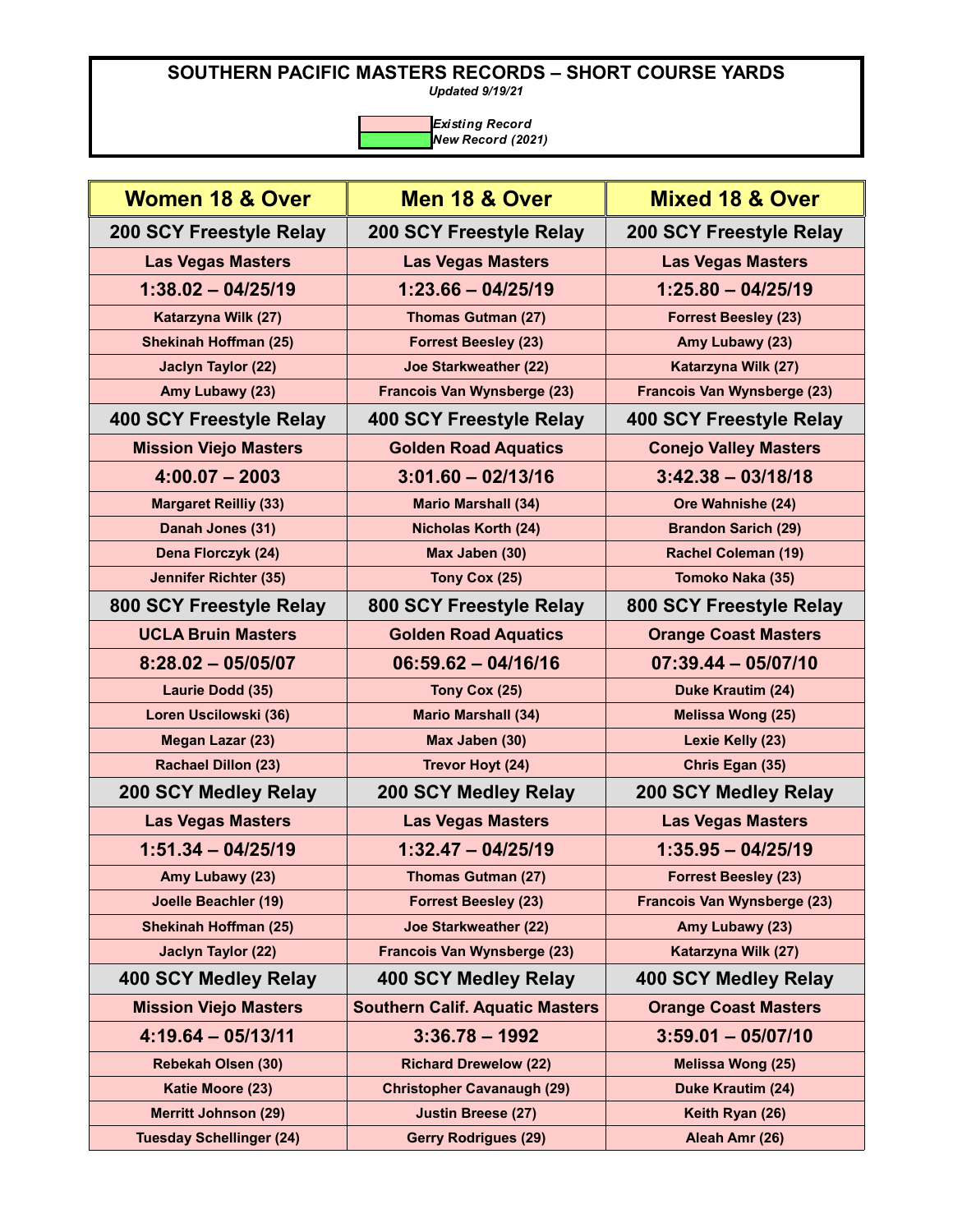*Updated 9/19/21*

| Women 25 & Over                   |                              | Mixed 25 & Over                        |
|-----------------------------------|------------------------------|----------------------------------------|
|                                   | Men 25 & Over                |                                        |
| 200 SCY Freestyle Relay           | 200 SCY Freestyle Relay      | 200 SCY Freestyle Relay                |
| <b>Westside Masters</b>           | <b>Golden Road Aquatics</b>  | <b>Southern Calif. Aquatic Masters</b> |
| $1:37.79 - 05/26/84$              | $1:20.48 - 04/27/17$         | $1:29.40 - 05/21/90$                   |
| Kimberly Worthen (28)             | Tony Cox (26)                | <b>Chuck Ponthier (27)</b>             |
| <b>Shelly Worthen (28)</b>        | <b>Luke Pechmann (27)</b>    | Diane Graner (26)                      |
| <b>Judith Katterman (25)</b>      | <b>Dimitri Colupaev (27)</b> | Kristine Bush (27)                     |
| <b>Sandy Neilson (28)</b>         | Ryan Lochte (32)             | <b>Peter McClafferty (27)</b>          |
| 400 SCY Freestyle Relay           | 400 SCY Freestyle Relay      | 400 SCY Freestyle Relay                |
| <b>Ojai-Santa Barbara Masters</b> | <b>Team TYR</b>              | <b>Rose Bowl Aquatics</b>              |
| $3:49.47 - 1998$                  | $3:10.75 - 04/25/05$         | $3:24.00 - 04/28/16$                   |
| <b>Jane Cairns (27)</b>           | Dan Wegner (33)              | <b>Nicolas Granger (48)</b>            |
| <b>Wenke Hansen (28)</b>          | <b>Brad Hibbard (35)</b>     | <b>Lauren Fredreis (27)</b>            |
| <b>Carina Chapman (26)</b>        | <b>Michael Ruffner (39)</b>  | <b>Ashley Hauser (28)</b>              |
| <b>Katrina Carson (25)</b>        | <b>Rich Saeger (41)</b>      | Jon Mendoza (33)                       |
| 800 SCY Freestyle Relay           | 800 SCY Freestyle Relay      | 800 SCY Freestyle Relay                |
| <b>South Bay Swim Team</b>        | <b>Long Beach Masters</b>    | <b>El Segundo Masters</b>              |
| $8:46.91 - 1990$                  | $7:06.78 - 1993$             | $8:18.57 - 1987$                       |
| Ann Finley (27)                   | Hank Wise (25)               | <b>Chris Lansberg (33)</b>             |
| Sharon Owen (26)                  | <b>Matt Mitchell (25)</b>    | <b>Scott Davey (33)</b>                |
| <b>Sheryl Luera (28)</b>          | <b>Todd Sells (25)</b>       | <b>Margaret Van Oppen (28)</b>         |
| <b>Susan Stohrer (26)</b>         | Tim Hennessy (26)            | Thersa Van Oppen (29)                  |
| 200 SCY Medley Relay              | <b>200 SCY Medley Relay</b>  | 200 SCY Medley Relay                   |
| <b>El Segundo Masters</b>         | <b>Golden Road Aquatics</b>  | <b>Southern Calif. Aquatic Masters</b> |
| $1:47.70 - 05/13/99$              | $1:27.81 - 04/27/17$         | $1:39.32 - 05/18/90$                   |
| <b>Mary Edwards (26)</b>          | Ryan Lochte (32)             | Diane Graner (26)                      |
| <b>Janet Harlow (30)</b>          | <b>Mike Alexandrov (32)</b>  | <b>Peter McClafferty (27)</b>          |
| <b>Hannenian Kissel (28)</b>      | Tony Cox (26)                | <b>Chuck Ponthier (27)</b>             |
| <b>Diane Graner-Gallas (35)</b>   | <b>Luke Pechmann (27)</b>    | Kristine Bush (27)                     |
| 400 SCY Medley Relay              | 400 SCY Medley Relay         | 400 SCY Medley Relay                   |
| <b>South Bay Swim Team</b>        | <b>South Bay Swim Team</b>   | <b>West Hollywood Aquatics</b>         |
| $4:28.70 - 1990$                  | $3:40.25 - 1990$             | $3:43.88 - 1998$                       |
| Ann Finley (27)                   | <b>William Purcell (29)</b>  | James Rhyne (32)                       |
| Susan Stohrer (26)                | Harvey Allen (28)            | Donald Skeoch (34)                     |
| <b>Sheryl Luera (28)</b>          | <b>Brian Kelca (29)</b>      | <b>Amy Dantzler (33)</b>               |
| Sharon Owen (26)                  | <b>Robert Eberwine (29)</b>  | Elizabeth Halouzka (33)                |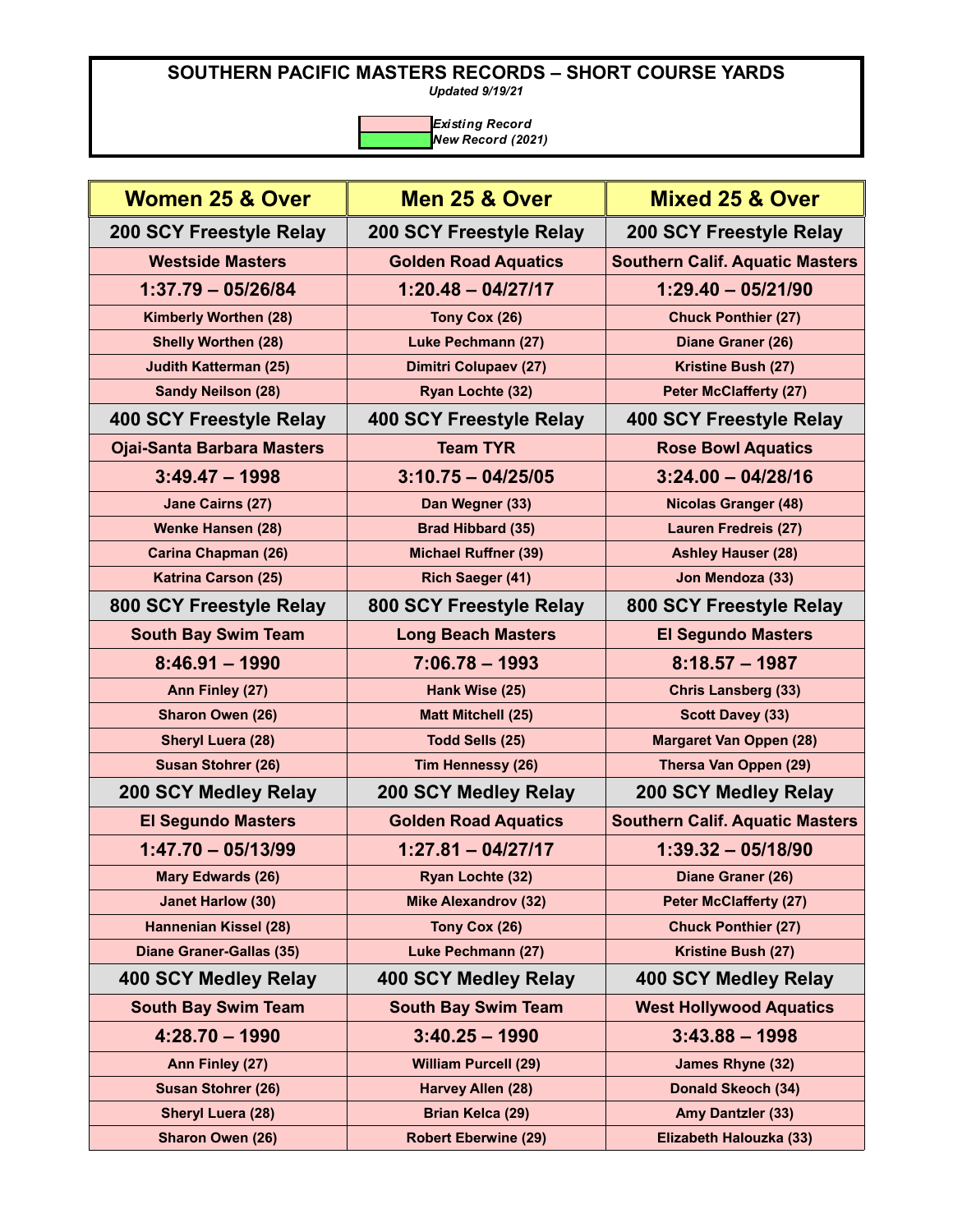*Updated 9/19/21*

| <b>Women 35 &amp; Over</b>             | Men 35 & Over                  | <b>Mixed 35 &amp; Over</b>     |
|----------------------------------------|--------------------------------|--------------------------------|
| 200 SCY Freestyle Relay                | 200 SCY Freestyle Relay        | 200 SCY Freestyle Relay        |
| <b>Santa Barbara Masters</b>           | <b>Las Vegas Masters</b>       | <b>Santa Barbara Masters</b>   |
| $1:42.37 - 04/27/17$                   | $1:27.55 - 04/27/17$           | $1:33.22 - 04/27/17$           |
| <b>Gabrielle Change (39)</b>           | <b>Glenn Counts (39)</b>       | <b>Michael Power (49)</b>      |
| <b>Marcie Kjoller (48)</b>             | <b>Billy Gaines (36)</b>       | Kip Fulbeck (52)               |
| <b>Nicole Perkins (44)</b>             | <b>Randy Jackson (35)</b>      | <b>Nicole Perkins (44)</b>     |
| Pamela Tanase (50)                     | <b>Chris Counts (41)</b>       | <b>Gabrielle Chang (39)</b>    |
| 400 SCY Freestyle Relay                | <b>400 SCY Freestyle Relay</b> | 400 SCY Freestyle Relay        |
| <b>Southern Calif. Aquatic Masters</b> | <b>Team TYR</b>                | <b>Santa Barbara Masters</b>   |
| $4:07.91 - 04/27/18$                   | $3:07.75 - 05/04/07$           | $3:36.18 - 03/19/07$           |
| <b>Shirley Fladoos (45)</b>            | Dan Wegner (35)                | <b>Timothy Siciliano (37)</b>  |
| Rachel Pinto (40)                      | <b>Scott Hubbard (35)</b>      | <b>Gabrielle Chang (39)</b>    |
| Rossella Pescatori (47)                | <b>Christopher Beach (37)</b>  | <b>Nicole Perkins (44)</b>     |
| Ana Fradkin (44)                       | Erik Hochstein (38)            | <b>Michael Power (48)</b>      |
| 800 SCY Freestyle Relay                | 800 SCY Freestyle Relay        | 800 SCY Freestyle Relay        |
| <b>Novaquatics Masters</b>             | <b>Team TYR</b>                | <b>Conejo Valley Masters</b>   |
| $9:17.85 - 05/07/10$                   | $6:56.69 - 05/04/07$           | $8:26.74 - 04/27/18$           |
| <b>Barbara Lastelic (43)</b>           | Dan Wegner (35)                | Kelly Karren (44)              |
| <b>Janine McGauley (41)</b>            | <b>Scott Hubbart (35)</b>      | Doug Koehler (52)              |
| Heidi Kaspers (42)                     | <b>Christpher Beach (37)</b>   | Jennifer Weiderman (51)        |
| <b>Emily Odgers (42)</b>               | Erik Hochstein (38)            | <b>Becky Cleavenger (54)</b>   |
| 200 SCY Medley Relay                   | 200 SCY Medley Relay           | 200 SCY Medley Relay           |
| <b>Santa Barbara Masters</b>           | <b>Las Vegas Masters</b>       | <b>Novaquatics Masters</b>     |
| $1:54.72 - 04/27/17$                   | $1:36.48 - 05/01/14$           | $1:43.54 - 04/28/11$           |
| <b>Marcie Kjoller (48)</b>             | <b>Chris Counts (38)</b>       | <b>Megan Hedges (38)</b>       |
| <b>Gabrielle Chang (39)</b>            | <b>Glenn Counts (36)</b>       | Steve West (39)                |
| <b>Nicole Perkins (44)</b>             | <b>Scott VonSchoff (35)</b>    | <b>Roberto Delgado (36)</b>    |
| Pamela Tanase (50)                     | Dan Wegner (42)                | <b>Cynthia Lewis (35)</b>      |
| 400 SCY Medley Relay                   | 400 SCY Medley Relay           | 400 SCY Medley Relay           |
| <b>Southern Calif. Aquatic Masters</b> | <b>Team TYR</b>                | <b>West Hollywood Aquatics</b> |
| $4:38.55 - 1992$                       | $3:34.76 - 04/25/05$           | $4:15.87 - 1994$               |
| Tia Stack (38)                         | Rich Saeger (41)               | <b>Bruce Hatton (37)</b>       |
| <b>Shannon Sullivan (37)</b>           | <b>Michael Ruffner (39)</b>    | Karen Melick (36)              |
| <b>Barbara Heid (38)</b>               | <b>Brad Hibbard (35)</b>       | Gary Quinn (36)                |
| <b>Bonnie Adair (39)</b>               | Dean Quintal (39)              | Morri Spang (37)               |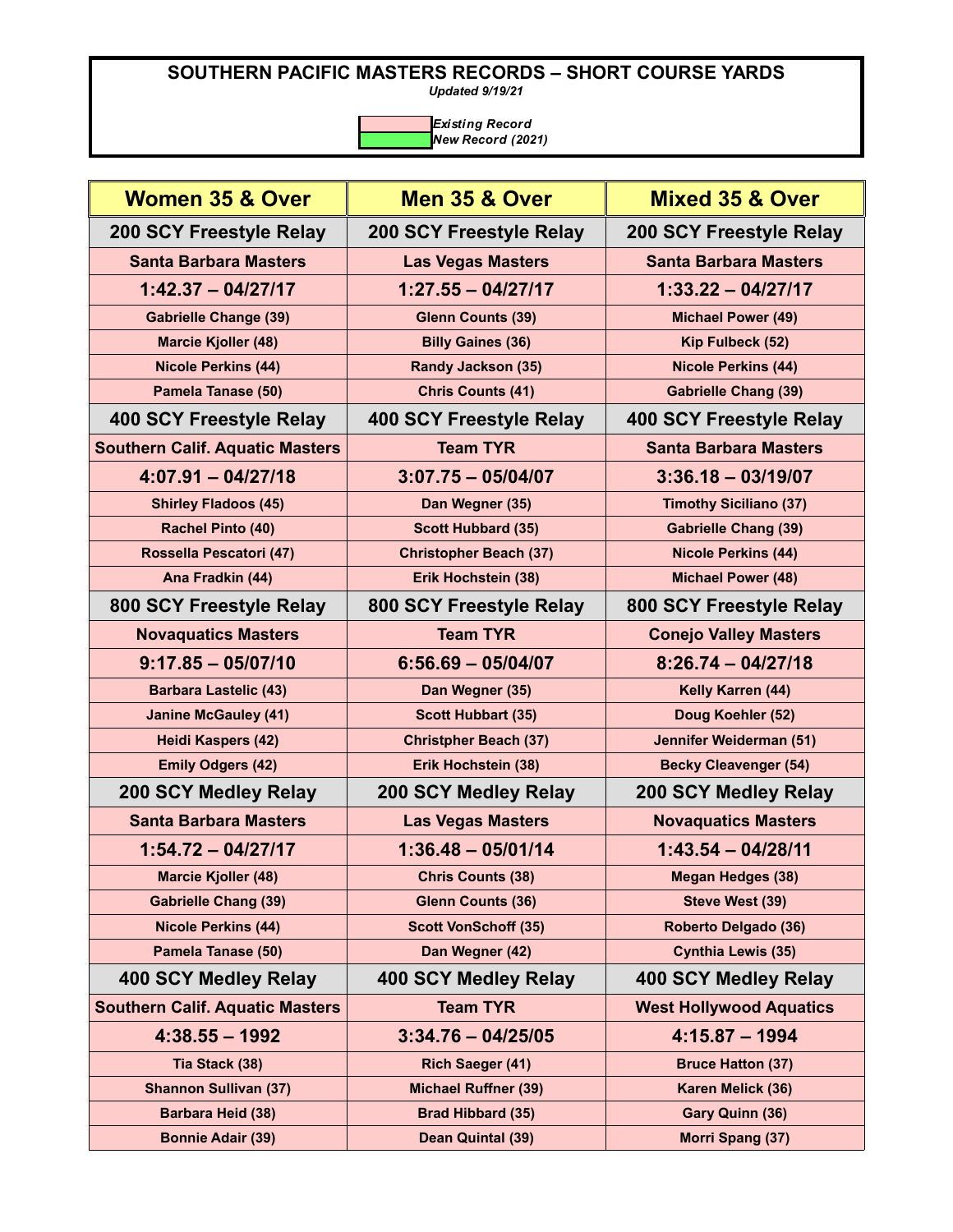*Updated 9/19/21*

| Women 45 & Over                 | Men 45 & Over                   | <b>Mixed 45 &amp; Over</b>   |
|---------------------------------|---------------------------------|------------------------------|
| 200 SCY Freestyle Relay         | 200 SCY Freestyle Relay         | 200 SCY Freestyle Relay      |
| <b>Conejo Valley Masters</b>    | <b>Conejo Valley Masters</b>    | <b>Conejo Valley Masters</b> |
| $1:47.39 - 04/25/19$            | $1:29.52 - 03/22/15$            | $1:36.16 - 05/01/14$         |
| <b>Becky Cleavenger (55)</b>    | <b>Matthew Biondi (49)</b>      | <b>Matthew Biondi (48)</b>   |
| <b>Jill Gellatly (51)</b>       | <b>Michael Boosin (48)</b>      | <b>Becky Cleavenger (50)</b> |
| <b>Leslie Daland-James (49)</b> | <b>Scott Adair (51)</b>         | Lisa Schoenneman (51)        |
| <b>Arlette Godges (54)</b>      | Chris Wall (53)                 | Nick Boshoff (45)            |
| 400 SCY Freestyle Relay         | 400 SCY Freestyle Relay         | 400 SCY Freestyle Relay      |
| <b>Conejo Valley Masters</b>    | <b>Conejo Valley Masters</b>    | <b>Conejo Valley Masters</b> |
| $4:02.07 - 03/20/16$            | $3:27.09 - 03/22/15$            | $3:35.98 - 03/22/15$         |
| <b>Arlette Godges (51)</b>      | <b>Matthew Biondi (49)</b>      | <b>Michael Boosin (48)</b>   |
| Lisa Schoenneman (53)           | <b>Scott Adair (51)</b>         | <b>Matthew Biondi (49)</b>   |
| Deanna Koehler (46)             | <b>Michael Boosin (48)</b>      | <b>Becky Cleavenger (51)</b> |
| <b>Becky Cleavenger (52)</b>    | Chris Wall (53)                 | Lisa Schoenneman (52)        |
| 800 SCY Freestyle Relay         | 800 SCY Freestyle Relay         | 800 SCY Freestyle Relay      |
| <b>Conejo Valley Masters</b>    | <b>Mission Viejo Masters</b>    | <b>Conejo Valley Masters</b> |
| $8:33.70 - 03/17/19$            | $8:09.14 - 05/07/10$            | $8:27.33 - 03/20/16$         |
| <b>Jill Gellatly (51)</b>       | <b>Brian Bussaca (51)</b>       | Eric Mamoch (49)             |
| Jennifer Weiderman (52)         | John Bright (45)                | <b>Becky Cleavenger (52)</b> |
| <b>Leslie Daland-James (49)</b> | <b>Phillip Albright (50)</b>    | <b>Matthew Biondi (50)</b>   |
| <b>Becky Cleavenger (55)</b>    | <b>Michael Lewis (45)</b>       | <b>Arlette Godges (51)</b>   |
| 200 SCY Medley Relay            | 200 SCY Medley Relay            | 200 SCY Medley Relay         |
| <b>LA Peninsula Swimmers</b>    | <b>Novaquatics Masters</b>      | <b>LA Peninsula Swimmers</b> |
| $2:01.33 - 05/07/09$            | $1:42.05 - 05/07/09$            | $1:51.50 - 05/11/06$         |
| Jane McCall (49)                | <b>Tord Benner (49)</b>         | Jane McCall (46)             |
| <b>Kirsten Bartholomew (50)</b> | <b>Gerard Von Hoffmann (53)</b> | <b>Victor Wagoner (50)</b>   |
| <b>Traci Granger (51)</b>       | Jamie Fowler (49)               | <b>Traci Granger (48)</b>    |
| Laurie Ayoob (52)               | <b>James Riddle (46)</b>        | <b>Duncan McBride (51)</b>   |
| 400 SCY Medley Relay            | 400 SCY Medley Relay            | 400 SCY Medley Relay         |
| <b>Mission Viejo Masters</b>    | <b>Novaquatics Masters</b>      | <b>LA Peninsula Swimmers</b> |
| $4:47.15 - 04/27/18$            | $3:58.63 - 04/24/09$            | $4:14.87 - 05/07/10$         |
| <b>Suzi Fitzpatrick (46)</b>    | <b>Tord Benner (49)</b>         | Jane McCall (50)             |
| <b>Melissa Going (48)</b>       | <b>Gerard Von Hoffmann (53)</b> | <b>Brian Kelca (49)</b>      |
| Patty Furukawa (46)             | Jamie Fowler (49)               | <b>Traci Granger (52)</b>    |
| <b>Jennifer Batcheller (49)</b> | <b>Jeffrey Crosson (47)</b>     | <b>Duncan McBride (55)</b>   |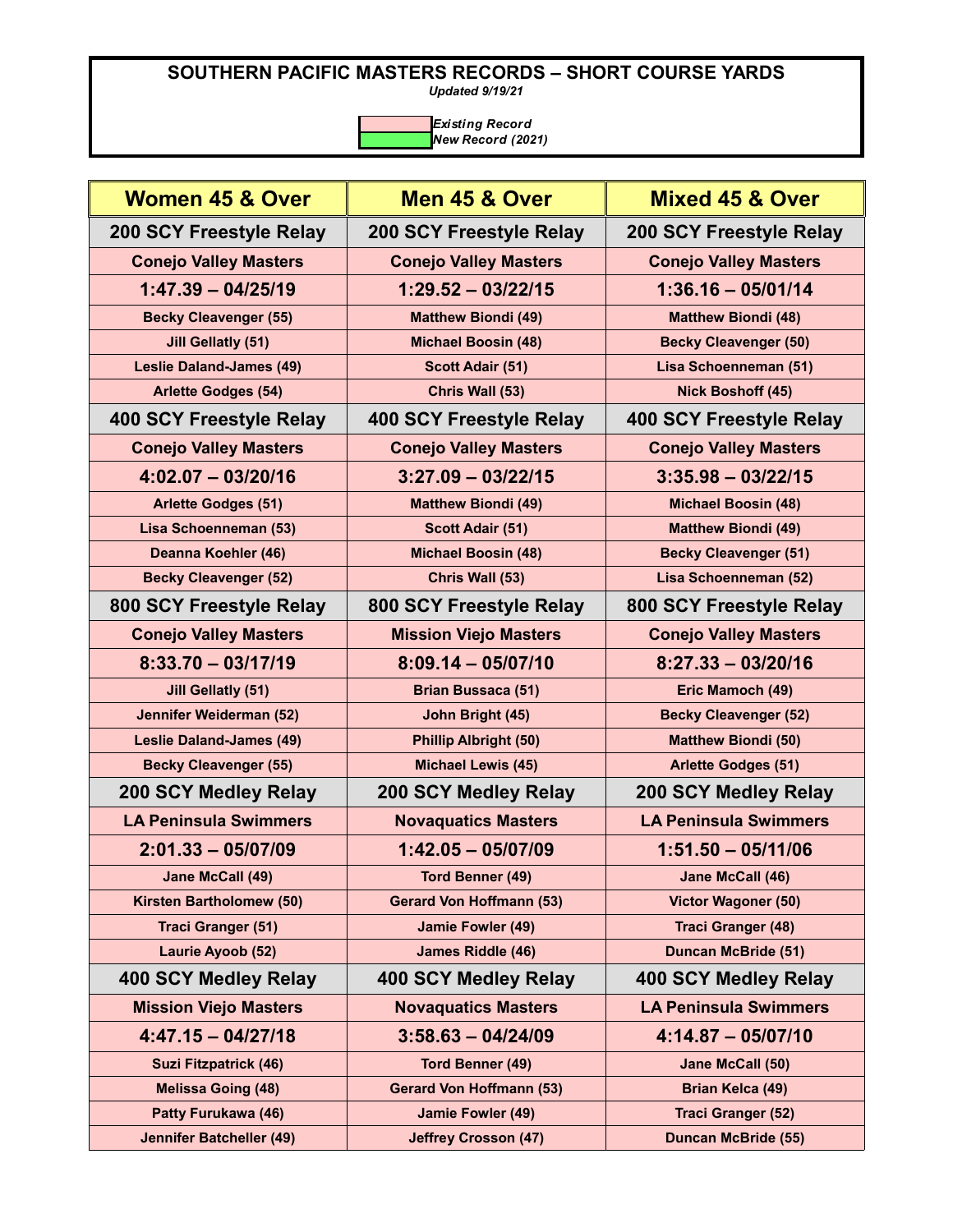*Updated 9/19/21*

| <b>Women 55 &amp; Over</b>     | Men 55 & Over                  | <b>Mixed 55 &amp; Over</b>         |
|--------------------------------|--------------------------------|------------------------------------|
| 200 SCY Freestyle Relay        | 200 SCY Freestyle Relay        | 200 SCY Freestyle Relay            |
| <b>LA Peninsula Swimmers</b>   | <b>Ventura County Masters</b>  | <b>LA Peninsula Swimmers</b>       |
| $1:50.81 - 04/25/19$           | $1:36.85 - 04/27/17$           | $1:42.59 - 04/25/19$               |
| <b>Bonnie Spivey (60)</b>      | <b>Bryant Lum (55)</b>         | <b>Brian Kelca (58)</b>            |
| Ann Finley (560                | Peter Frank (55)               | Ann Finley (56)                    |
| Debbie Richardson (56)         | Kevin Marble (60)              | Traci Granger (61)                 |
| Traci Granger (61)             | Michael Blatt (61)             | <b>Chuck Ponthier (56)</b>         |
| <b>400 SCY Freestyle Relay</b> | <b>400 SCY Freestyle Relay</b> | 400 SCY Freestyle Relay            |
| <b>UCLA Bruin Masters</b>      | <b>Rose Bowl Masters</b>       | <b>Conejo Valley Masters</b>       |
| $4:04.74 - 02/13/16$           | $4:00.02 - 02/07/15$           | $4:16.22 - 04/17/17$               |
| <b>Jacki Hirsty (63)</b>       | Thomas Davis (56)              | Robert Rosen (66)                  |
| <b>Christie Ciraulo (62)</b>   | <b>Walter Hitch (62)</b>       | <b>Denise Hearst (59)</b>          |
| Jenny Cook (57)                | Dan Stephenson (58)            | <b>Niki Stokols (59)</b>           |
| Veronica Hibben (59)           | <b>Tom Soderstrom (56)</b>     | Chris Wall (55)                    |
| 800 SCY Freestyle Relay        | 800 SCY Freestyle Relay        | 800 SCY Freestyle Relay            |
| <b>UCLA Bruin Masters</b>      | <b>Ventura County Masters</b>  | <b>UCLA Bruin Masters</b>          |
| $9:04.47 - 04/26/13$           | $8:08.33 - 04/17/11$           | $8:34.48 - 04/21/13$               |
| Veronica Hibben (56)           | Glenn Gruber (61)              | <b>Brad Magit (55)</b>             |
| Karen Einsidler (57)           | Hubie Kerns (61)               | Jenny Cook (550                    |
| <b>Christie Ciraulo (59)</b>   | Jim McConica (60)              | Peter O'Keeffe (62)                |
| Jenny Cook (55)                | <b>Michael Blatt (55)</b>      | Veronica Hibben (56)               |
| 200 SCY Medley Relay           | 200 SCY Medley Relay           | 200 SCY Medley Relay               |
| <b>UCLA Bruin Masters</b>      | <b>LA Peninsula Swimmers</b>   | <b>LA Peninsula Swimmers</b>       |
| $2:06.54 - 04/26/13$           | $1:49.48 - 04/25/19$           | $1:53.68 - 04/25/19$               |
| Karen Einsidler (57)           | <b>Brian Kelca (58)</b>        | <b>Bonnie Spivey (60)</b>          |
| Jenny Cook (55)                | <b>David Lindstedt (63)</b>    | <b>Brian Kelca (58)</b>            |
| <b>Christie Ciraulo (59)</b>   | <b>Chuck Ponthier (56)</b>     | Traci Granger (61)                 |
| Veronica Hibben (56)           | <b>Duncan McBride (64)</b>     | <b>Chuck Ponthier (56)</b>         |
| 400 SCY Medley Relay           | 400 SCY Medley Relay           | 400 SCY Medley Relay               |
| <b>UCLA Bruin Masters</b>      | <b>Ventura County Masters</b>  | <b>Conejo Valley Masters</b>       |
| $4:38.48 - 04/26/13$           | $4:05.90 - 04/20/07$           | $5:32.62 - 04/14/12$               |
| Karen Einsidler (57)           | Jim McConica (56)              | <b>Nancy Kirkpatrick-Reno (56)</b> |
| Jenny Cook (55)                | Hubie Kerns (57)               | Tom Pani (55)                      |
| <b>Christie Ciraulo (59)</b>   | John Derr (57)                 | Robert Rosen (62)                  |
| Veronica Hibben (56)           | Glenn Gruber (57)              | Diane Smith (67)                   |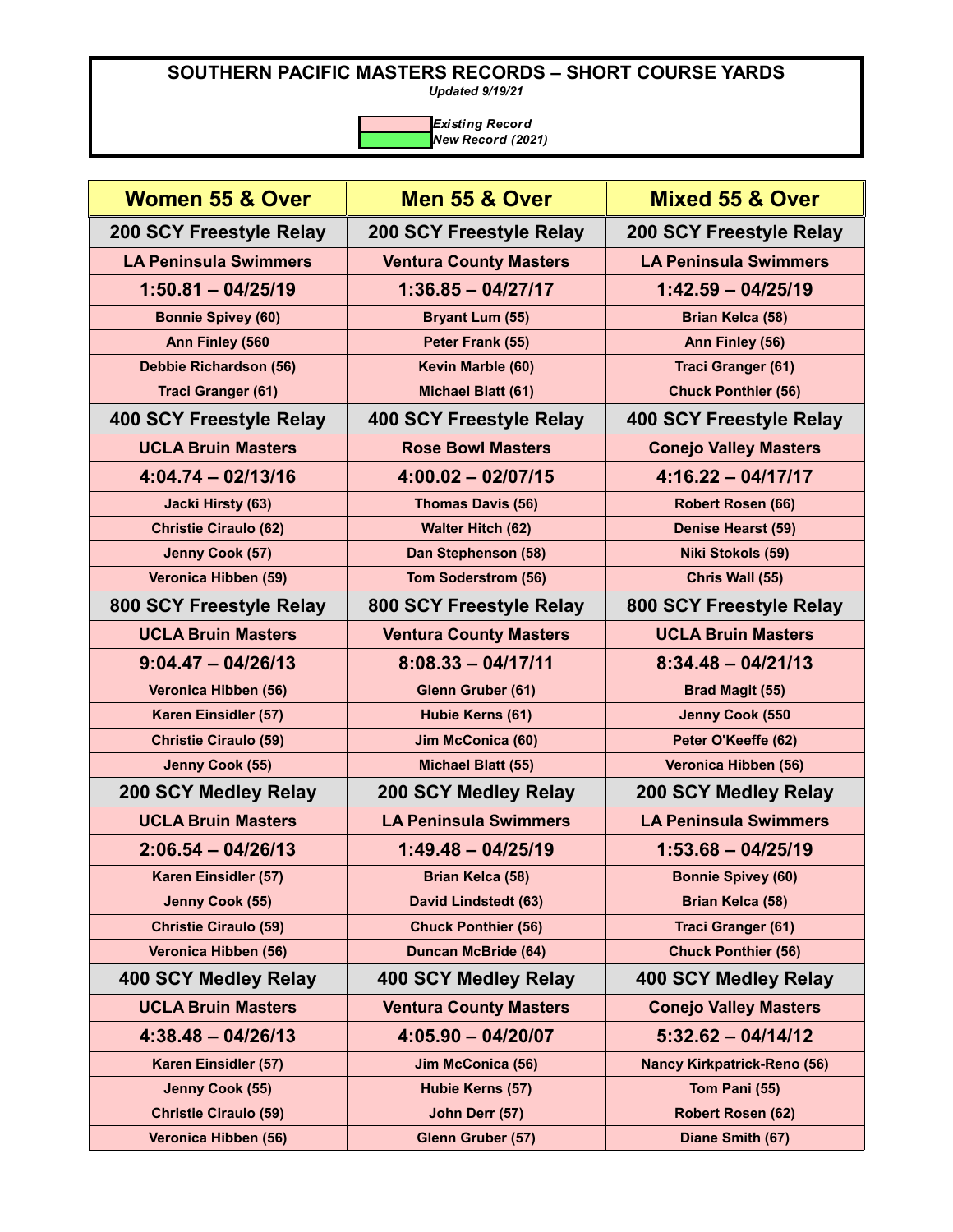*Updated 9/19/21*

| <b>Women 65 &amp; Over</b>     | Men 65 & Over                 | <b>Mixed 65 &amp; Over</b>        |
|--------------------------------|-------------------------------|-----------------------------------|
| 200 SCY Freestyle Relay        | 200 SCY Freestyle Relay       | 200 SCY Freestyle Relay           |
| <b>Santa Barbara Swim Club</b> | <b>Ventura County Masters</b> | <b>Las Vegas Masters</b>          |
| $2:24.64 - 1989$               | $1:41.62 - 04/28/16$          | $1:58.40 - 04/25/19$              |
| <b>Shirley Erickson (65)</b>   | Hubie Kerns (66)              | <b>Carolyn Battin (65)</b>        |
| Grace Altus (65)               | Jim McConica (65)             | <b>Beverly Meteyer (65)</b>       |
| <b>Dorothy LaChasse (65)</b>   | <b>Bruce Rollins (66)</b>     | Jeff Ghan (68)                    |
| Ruth Baar (66)                 | Glenn Gruber (66)             | <b>Scott Townsend (65)</b>        |
| 400 SCY Freestyle Relay        | 400 SCY Freestyle Relay       | 400 SCY Freestyle Relay           |
| <b>Santa Barbara Swim Club</b> | <b>Ventura County Masters</b> | <b>Ojai-Santa Barbara Masters</b> |
| $5:32.88 - 04/16/89$           | $3:48.65 - 04/16/16$          | $5:05.22 - 1996$                  |
| <b>Shirley Erickson (65)</b>   | Glenn Gruber (66)             | <b>Malchia Olshan (65)</b>        |
| Grace Altus (65)               | Jim McConica (65)             | Gay Collins (65)                  |
| Ruth Baar (66)                 | Hubie Kerns (66)              | Frank Piemme (71)                 |
| <b>Dorothy LaChasse (65)</b>   | <b>Bruce Rollins (66)</b>     | <b>Jurgen Schmidt (73)</b>        |
| 800 SCY Freestyle Relay        | 800 SCY Freestyle Relay       | 800 SCY Freestyle Relay           |
| <b>Santa Barbara Swim Club</b> | <b>Ventura County Masters</b> | <b>Ojai Masters</b>               |
| $12:14.80 - 04/16/89$          | $8:32.89 - 04/16/16$          | $13:19.90 - 04/14/12$             |
| <b>Shirley Erickson (65)</b>   | Jim McConica (65)             | <b>Carole Borland (68)</b>        |
| Grace Altus (65)               | <b>Bruce Rollins (66)</b>     | Harry Delatre (65)                |
| Ruth Baar (66)                 | Hubie Kerns (66)              | <b>Sheri Ann Cate (66)</b>        |
| Dorothy La Chasse (65)         | Glenn Gruber (66)             | Rick Goeden (65)                  |
| 200 SCY Medley Relay           | 200 SCY Medley Relay          | 200 SCY Medley Relay              |
| <b>Santa Barbara Swim Club</b> | <b>Ventura County Masters</b> | <b>Las Vegas Masters</b>          |
| $2:55.36 - 1989$               | $1:55.38 - 04/28/16$          | $2:18.73 - 04/25/19$              |
| <b>Dorothy LaChasse (65)</b>   | Jim McConica (65)             | <b>Scott Townsend (65)</b>        |
| <b>Shirley Erickson (65)</b>   | Hubie Kerns (66)              | Jeff Ghan (68)                    |
| Grace Altus (65)               | Glenn Gruber (66)             | <b>Beverly Meteyer (65)</b>       |
| Ruth Baar (66)                 | <b>Bruce Rollins (66)</b>     | <b>Carolyn Battin (65)</b>        |
| 400 SCY Medley Relay           | 400 SCY Medley Relay          | 400 SCY Medley Relay              |
| <b>Santa Barbara Swim Club</b> | <b>Ventura County Masters</b> | <b>Mission Viejo Masters</b>      |
| $6:47.55 - 1989$               | $4:21.08 - 04/16/16$          | $6:53.52 - 05/01/21$              |
| <b>Dorothy LaChasse (65)</b>   | Jim McConica (65)             | <b>Jan Levinrad (73)</b>          |
| <b>Shirley Erickson (65)</b>   | <b>Bruce Rollins (66)</b>     | <b>Beverly Montrella (74)</b>     |
|                                |                               |                                   |
| Grace Altus (65)               | <b>Hubie Kerns (66)</b>       | Van Cochran (71)                  |